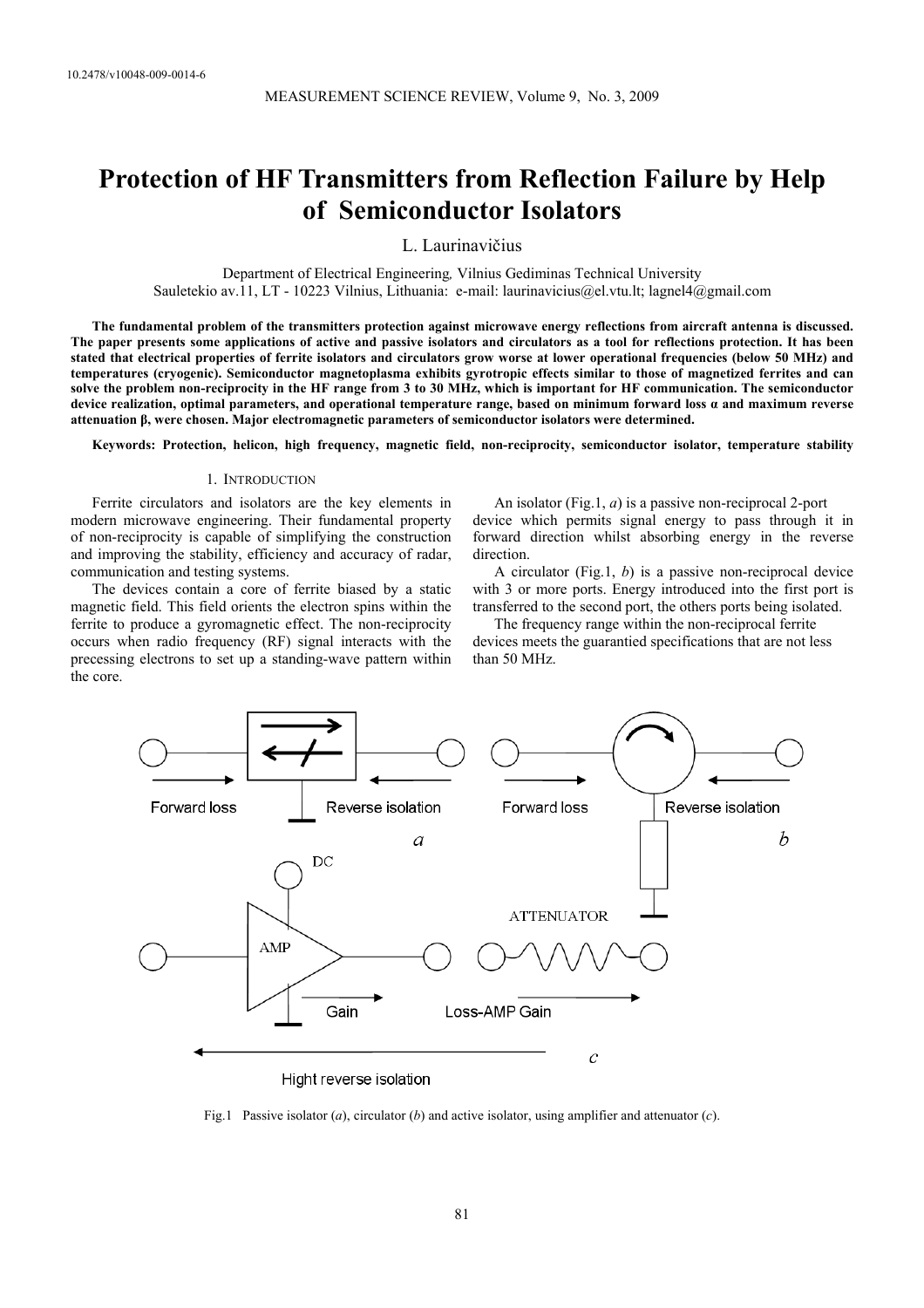Non-reciprocal devices are placed between the transmitter and antenna. RF signal can reach the antenna but the returning signal goes to the load (circulator) or dissipates at the core signar goc<br>(isolator).

Insertion loss *α* (expressed in dB) is the attenuation that results from inserting the device. It is also defined as the ratio of signal power at the output of the inserted device to the signal power at the input of the inserted device.

Isolation  $\beta$  is the ratio, expressed in dB, of the input power to output power for signal in the reverse direction.

Maximum power and temperature range are the are also important parameters for the non-reciprocal devices.

Electrical properties of ferrite isolators and circulators grow worse at lower operational frequencies (below 50 MHz) and temperatures (cryogenic).

Semiconductor magnetoplasma exhibits gyrotropic effects similar to those of magnetized ferrites and can solve the problem non-reciprocity in the HF range from 3 to 30 MHz, which is important for HF communication [1].

A different approach to the basic nonreciprocal mechanism is used in solid-state plasma devices. This approach makes use of solid-state plasma waves, so-called helicon waves, which are nonreciprocal by their nature [2].

An active isolator (Fig.1, *c*) can also solve the protection problem. The attenuator and amplifier (Fig.1, *c*) were connected. The forward gain becomes zero while reverse isolation will be more than 20 dB [3]. The active devices have noise, input and output, linearity problems, but they are a useful solution over wide bandwidths, where ferrite and semiconductor isolators are unavailable.

## 2. PHYSICAL BACKGROUND OF INVESTIGATION

Physical background of operation of the semiconductor isolator is based on the effect of dimensional resonance of helicon waves in a plate placed in the static magnetic field (see a Fig.2).

The propagation of magnetoplasma wave  $k_{\pm}$  may be detected from the characteristic equation [4]



Fig.2 Conducting plate with an electric coil

$$
c^{2}k_{\pm}^{2} = \frac{\omega_{p}^{2}\omega}{\pm\omega_{H} + i\tau^{-1}}, \omega_{p}^{2} = \frac{4\pi Ne^{2}}{m},
$$
  

$$
\omega_{H} = \frac{eH}{mc}.
$$
 (1)

where *k* is the wave vector,  $\omega$  is frequency,  $\omega_H$  is cyclotron frequency,  $\omega_p$  is plasmas frequency, *H* is magnetic field,  $\tau$  is relaxation time and *m* is effective mass carriers. Items with the argument  $k_{+}$  are caused by the helicon waves. In the case  $\omega_{H}\tau$ *>>*1 we have

$$
k_{+} = \sqrt{\frac{\omega_p^2 \cdot \omega}{\omega_H \cdot c^2} \left(1 - \frac{i}{\omega_H \tau}\right)}.
$$
 (2)

And effective magnetic permeability

$$
\mu_{\text{eff}} = \frac{\Phi_x}{2aH} = \frac{tg_a}{2k_a} + \frac{tg_a}{2k_a}.
$$
 (3)

The  $\mu_{\text{eff}}$  has a maximum in the case of resonance

$$
(\text{Re}\,k_{+})a = \frac{n\pi}{2}, \quad n = 1, 3, 5, \dots \tag{4}
$$

#### 3. MODELING OF THE SEMICONDUCTOR ISOLATORS

We have developed a model of the helicon isolator. We considered the electromagnetic parameters of the helicon resonator material, dimensional effects, the impact of the mine carriers, and some other issues.

The main element of the represented model is the nonreciprocal transformer, characterized by the matrix of impedances.

The impedance matrix for the nonreciprocal transformer is calculated according to the formula [5].

$$
|Z| = \begin{vmatrix} z_{11} & z_{12} \\ z_{21} & z_{22} \end{vmatrix} = \begin{vmatrix} i\omega L_1 & i\omega M_{21} \\ i\omega M_{12} & i\omega L_2 \end{vmatrix}
$$
 (5)

where  $L_1 = \mu_L L_{01}$  and  $L_2 = \mu_L L_{02}$  are inductances of coils whose physical dimensions are approximately the same as helicon resonator size  $M_{21} = -\overrightarrow{M}_{12} = M_L \mu_T$ ,  $M_L^2 = L_{01} L_{02}$ .  $\mu$ <sub>L</sub> and  $\mu$ <sub>T</sub> are , magnetic permeabilities<sup>"</sup> of the semiconductor core in parallel and perpendicular directions, when resonance  $(n = 1)$  appears

$$
\mu_{\rm L} = 1 - 4/\pi^2 \left(1 + 2i{\rm Q}x_m\right) / \left[1 + i{\rm Q}(x_m - x^{\rm -1})\right],\qquad(6)
$$

$$
\mu_{\rm T} = 4u/\pi^2 \left(1 / \left[1 + iQ(x_m - x^1_m)\right],\right.\tag{7}
$$

where  $u = R_H \mid B \mid / \rho = \text{tg}\Theta$ ,  $\Theta$  is the Hall angle and  $R_H$  is the Hall constant.

Quality *Q* of the helicon resonator depends on the Hall constant  $R<sub>H</sub>$  and magnetic induction *B*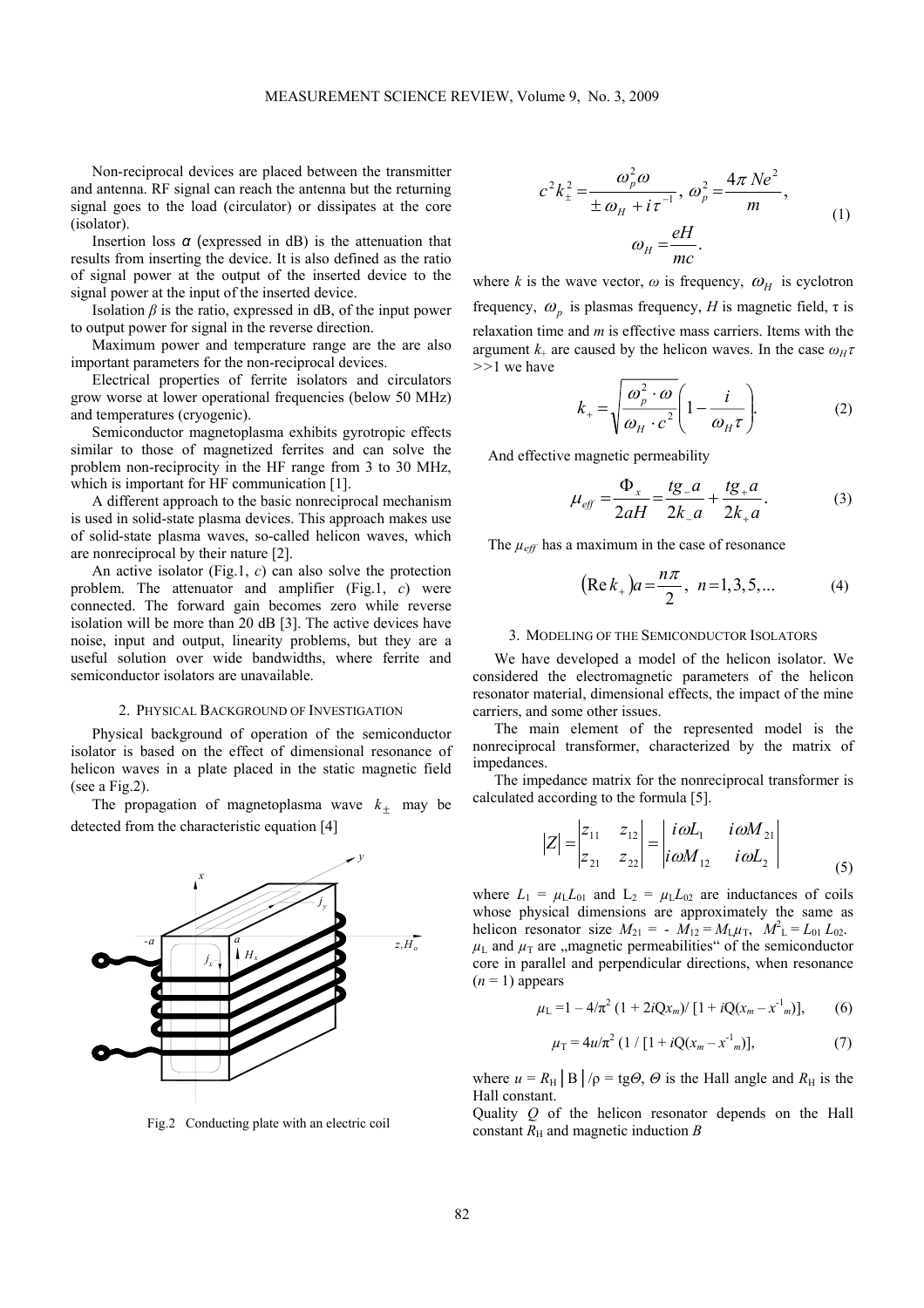$$
Q = \frac{1}{2} \left( 1 + u^2 \right)^{1/2}.
$$
 (8)

The angular frequency of the mine dimensional resonance (resonance Fabry-Perot)  $\omega_r(0)$ 

$$
\omega_{\rm r}(0) = (2\rho Q/\mu_0)(\pi^2/d^2) \tag{9}
$$

If  $u = \mu B > l$ ,  $\omega_r$  (0) <<  $\omega_H$ , where  $\mu$  is carrier mobility, the frequency of the mine dimensional resonance can be written in simple form [5],

$$
f_{\rm r} = AB / (Nd^2),\tag{10}
$$

where  $A = 7.82 \cdot 10^{24}$  is the constant, *N* is density (concentration) of the carrier of the semiconductor material. The quadripole of this type will resemble a gyrator. The half wave helicon resonator with the inductance coils represents a passive device - the nonreciprocal transformer with nonreciprocal phase shift equal to  $180^\circ$  in the direct  $(+\pi/2)$ and reverse  $(-\pi/2)$  directions.

The rate of coupling between the inductance coils and the resonator depends on *Q* factor of the dimensional resonator, number of turns in the inductance coils, on the filling of coils by core, and the cross section between the coils [5].

By transmitting the helicon waves through a semiconductor plate the effect of a resonator shape and size on resonance characteristics was investigated. It was found that  $d/a < 0.2$ , where *a* is the least value of the plate width, resonance frequency may be determined by the equation (10), used for semi – infinite resonator.

In Fig.3 we can see calculated by  $(7)$  the frequency responses of the real and imaginary parts of the magnetic permeability  $\mu_{\text{T}}$  of a semiconductor core - helicon resonator where *U* is invariant of the isolator system and for ideal isolator  $U = 1$ , because insertion loss  $\alpha = 0$ .

For the nonreciprocal low pass filter (L1-C2-L2) isolator we have  $U^2 = 1/(1 + 1/u^2)$ .

The curves 1, 2, 3, 4 cover different electron densities *N* of the semiconductor:  $2.3 \cdot 10^{-22}$  m<sup>-3</sup> (4);  $2.0 \cdot 10^{-22}$  m<sup>-3</sup> (3);  $1.7 \cdot 10^{-22}$  $m^{-3}$  (2); 1,4·10<sup>-22</sup> m<sup>-3</sup> (1).



Fig.3 Calculated frequency responses of magnetic permeability  $\mu_T$ 



Fig.4 Dependencies of the Hall constant  $R_H$  of n-InSb, doped with tellurium, of temperature and electron mobility  $\mu$  of density  $N$  doped  $n$ -InSb.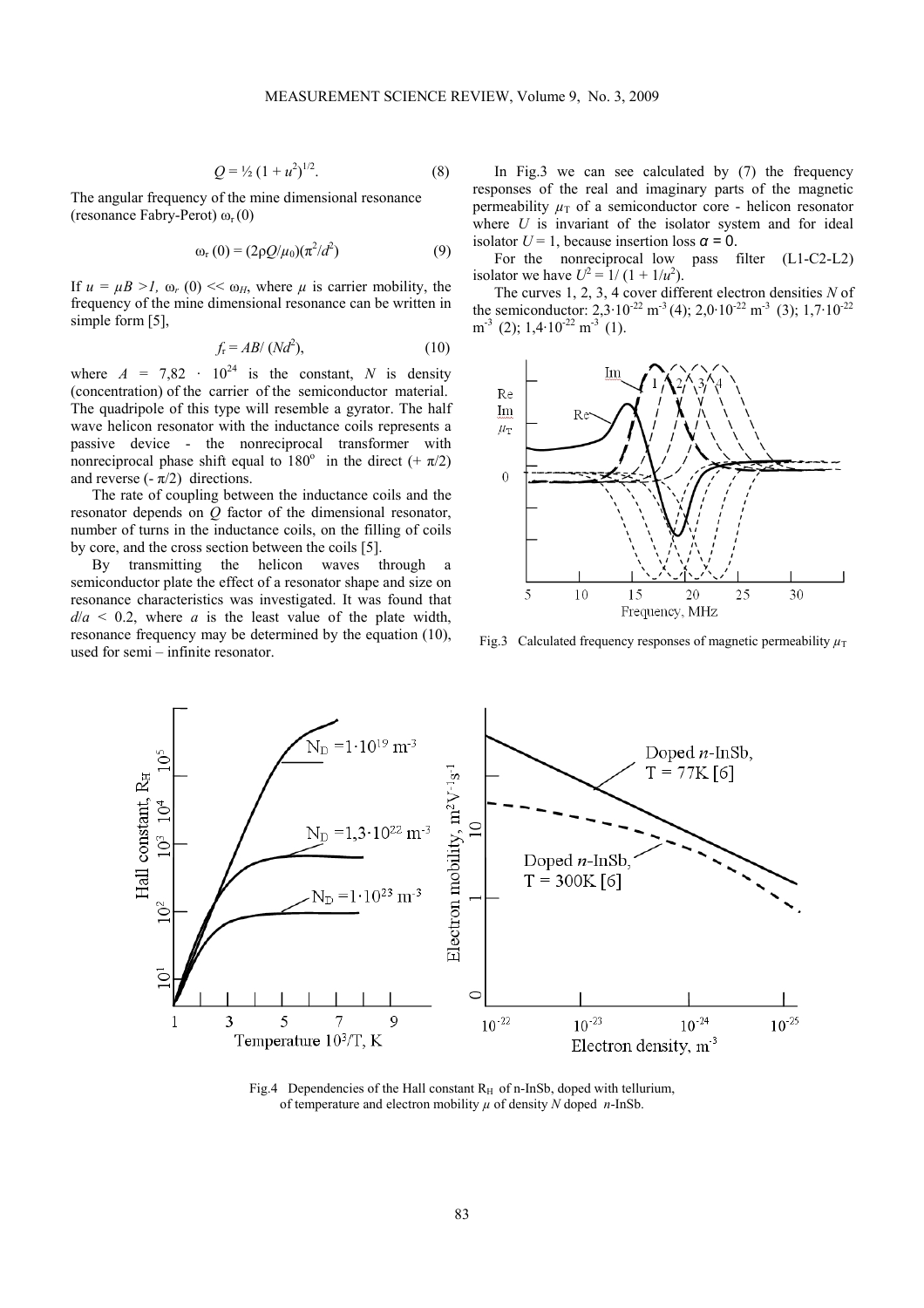In Fig.4 typical dependencies of the Hall constant  $R<sub>H</sub>$  of *n*-InSb, doped with tellurium, of temperature are shown. We can see, that only for doped *n*-InSb (density donors  $N_D = 1.0 \cdot 10^{23}$  $m<sup>3</sup>$ ) in temperatures  $T \sim 300K$  the Hall constant  $R_H$  and density *N* are stable. For doped n-InSb (density donors  $N_D = 1$ ,  $3.10^{22}$  m<sup>-3</sup>) stable range of R<sub>H</sub> does not exceed 250 K.

If mine carrier (electron) density  $N > 2 \cdot 10^{-23}$  m<sup>-3</sup>, (T = 300K), the temperature stability is better, but mobility of electrons (Fig.4) is less than 4  $m^2V^{-1}s^{-1}$ . High magnetic fields are necessary.

We can supplement the nonreciprocal phase transformer with new circuit elements depending on the schematic realization of the isolator as nonreciprocal LC-filters of different types. The isolators (Fig.5) can be made up with nonreciprocal low pass filter (L1-C2-L2), nonreciprocal high pass filter (L1-C4-L2) or with band pass or band rejection filters [7, 8].

The scattering matrix for the isolator:

$$
|S| = \begin{vmatrix} S_{11} & S_{12} \\ S_{21} & S_{22} \end{vmatrix} = \begin{vmatrix} 0 & U e^{i\xi} \\ 0 & 0 \end{vmatrix}, \quad (11)
$$

where *U* is invariant of the isolator system and for ideal isolator  $U = 1$ , because insertion loss  $\alpha = 0$ .

The electrical parameters of the circuit components (for example the value of capacitance C2) can be found by minimum loss *α.*

We can calculate direct loss *α* and reverse attenuation *β* in decibel by the formula.

$$
(12)
$$

where  $P_G$ ,  $Z_G$  are power and impedance of the generator,  $P_L$  is output power and  $Z_L$  is load impedance and  $Z_{\text{IN}} = V_{\text{IN}}/I_{\text{IN}}$ ;  $Z_T = V_{IN}/I_{OUT}$ .

## 4. PROBLEM OF TEMPERATURE STABILITY. CHOICE AND OPTIMIZATION OF THE MATERIAL

According to (10) the density of carrier should be temperature stable. The most appropriate semiconductor is the *n*-type indium antimony (*n*–InSb) doped with tellurium. If the electron density is higher, the temperature stability is better. However, an increase in concentration of donor impurity results in diminishing the electron mobility and the resonator quality factor. All this will cause the isolator forward loss to increase. The temperature characteristics of helicon resonators were considered for a low-band filter isolator because loss of these isolators is lower.

Based on the chosen model, we have calculated the main characteristics of the isolator: direct loss *α* and reverse attenuation  $\beta$  in the wide range of temperatures and frequencies. It has been shown that for the development of mobile non-reciprocal devices a semiconductor material of high carrier mobility  $\mu > 4$  m<sup>2</sup>V<sup>-1</sup>s<sup>-1</sup> and high mine carrier density  $N > 10^{-22}$  m<sup>-3</sup>, (T = 300K) is needed. The electrical parameters of semiconductors should be stable in operational temperature range. Te – doped *n*-InSb, semiconductor alloy  $Cd_XHg_{1-X}Te$  (x~0, 1) and anisotropic alloy  $Bi_{1-X}Sb_X$  (x~0, 1) offers valuable properties.

In our calculations, we considered the frequency responses and temperature characteristics of the helicon resonator material, the helicon resonator geometry, physical parameters and dimensions of the inductance coils, characteristics of insulation between the coils, parameters of the transformer filling, electrical parameters of the circuit components, etc.



Fig. 5. Semiconductor isolator